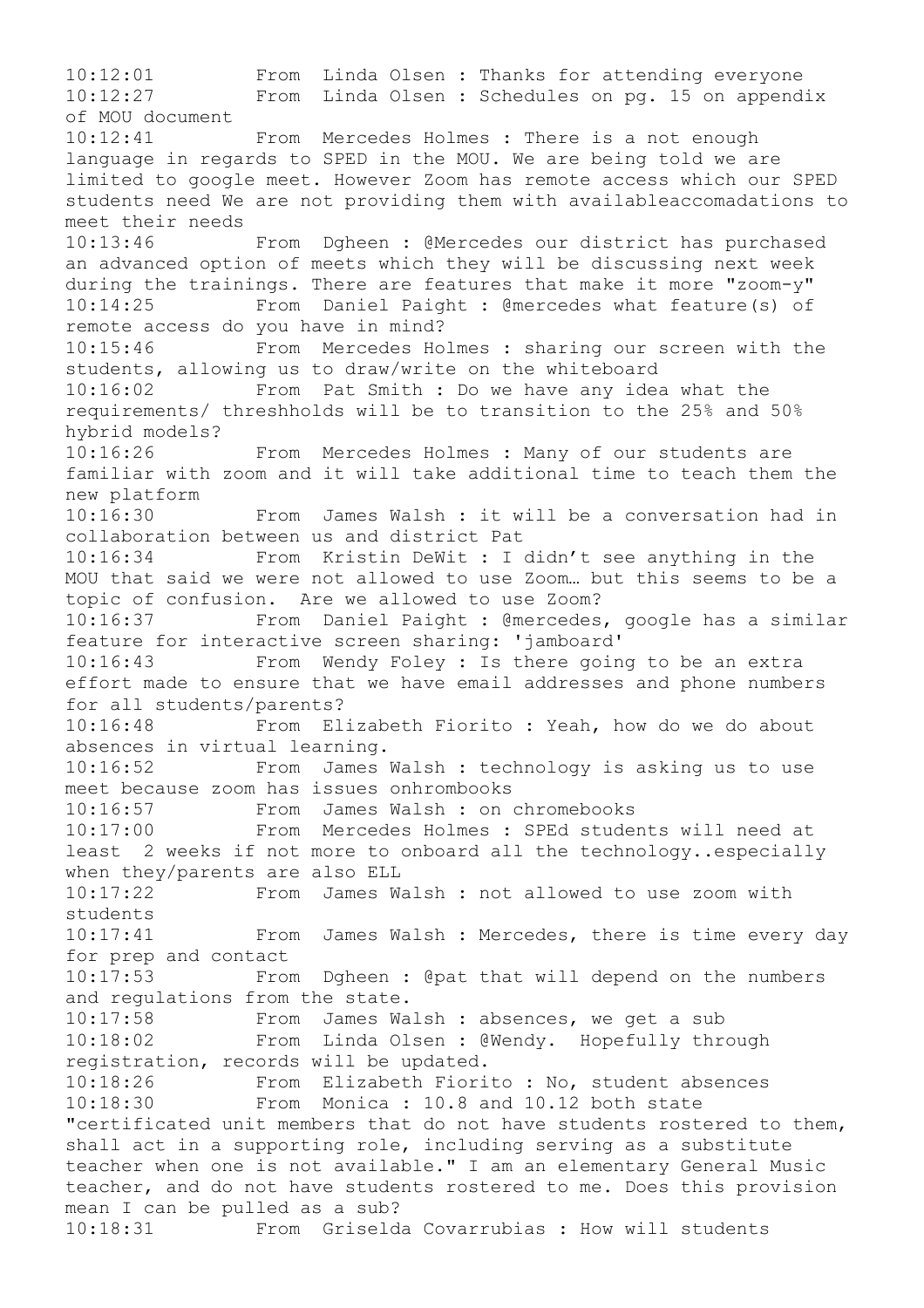attendance be handle? 10:18:44 From James Walsh : yes Monica 10:18:56 From James Walsh : sync attendance is did they show<br>10:18:58 From Michael Abeyta : Do you have to wear a mask From Michael Abeyta : Do you have to wear a mask even if you are the only one in your classroom? 10:19:02 From James Walsh : async attendance is did they do it 10:19:10 From AJ Plinski : what is the district's definition of, "confirmed Covid-19 infection," and what is the District's definition of, "direct exposure?" For instance would we be notified if a member of the custodial staff who cleans our room tests positive for Covid 19? MOU 9.14.2 10:19:14 From Dgheen : no Michael if you are alone you do not need to wear a mask. 10:19:18 From James Walsh : @Michael, the language would suggest that, but short answer no 10:19:20 From Jessica Detwiler : Will teachers be getting laptops? 10:19:31 From James Walsh : there is a plan to get every teacher a thinkpad 10:19:37 From James Walsh : I am not sure on timeline 10:19:55 From Michael Abeyta : 5.1.5 States "Daily live interaction shall occur" not just on synchronous days. 10:20:01 From James Walsh : confirmed case is positive test Art<br>10:20:25 From Daniel Paight : art, the cdc has criteria for what constitutes an 'exposure' 10:20:35 From James Walsh : @Michael, I agree... the district claims that having live contact with 3 teachers meets the letter of the law 10:20:41 From Michael Abeyta : @James: The MOU states if you are on campus you have to wear a mask, it does not make exceptions 10:20:44 From Anne Rizzacasa : Is the weekly engagement record referenced in 7.1 another form other than aeries or google classroom? 10:20:44 From AJ Plinski : so only within 6' for 15 min? From Dgheen : Michael you have alt live days to ensure daily live interaction is taking place everyday. 10:20:59 From Griselda Covarrubias : when will we know how many kids will be transferred out of our schools to the online options? 10:21:13 From Daniel Paight : art: yes<br>10:21:22 From James Walsh : @Michael. From James Walsh : @Michael, you are correct. however, The understanding was when you are around others 10:21:35 From Bianca : do absolutely need to adopt the synch/asynch models? can we move the periods around? for example: 1-3 on Monday and Thursday then 4-6 on Tuesday and Friday 10:21:58 From Linda Olsen : @ Tamara Long. Can you mute? Sounds are being picked up Thanks. 10:22:08 From James Walsh : @Bianca, the district understanding is that we will be following those modes 10:22:08 From AJ Plinski : so there is no requirement for us to be notified if the person who cleans our room tests positive for Covid-19, correct? 10:22:14 From James Walsh : models 10:22:19 From Bianca : thank you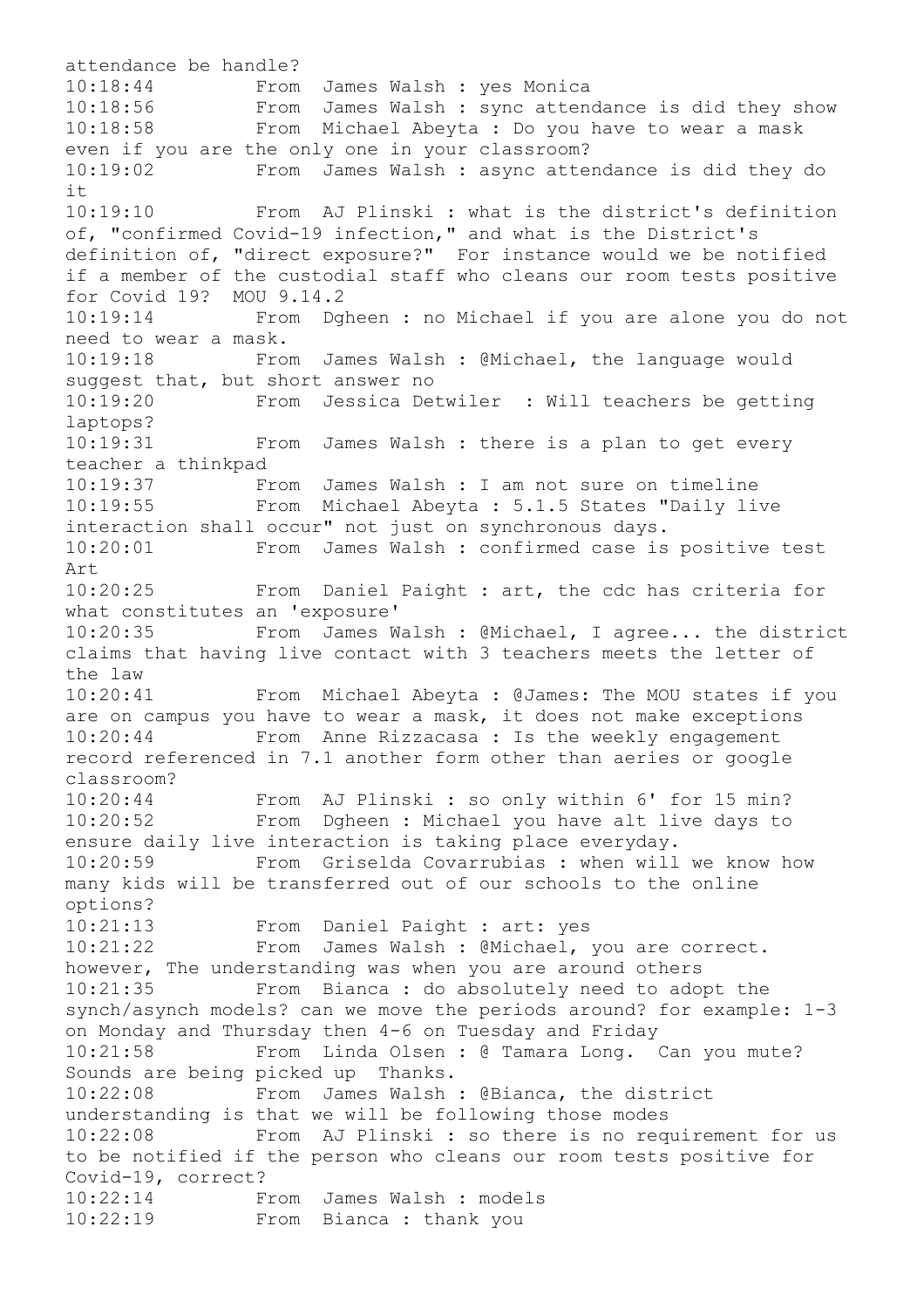10:22:55 From James Walsh : Good question Art... it may depend on how CSEA contract is written 10:23:40 From Dgheen : @anne the district is working on streamlining this process to make sure we have accurate records but not spend all of our time recording data 10:23:47 From Michael Abeyta : What will count for attendance? They are there the whole time? Show up for 5 min? What if they come late? Will there still be tardies? What if a student bails out after 15 minutes? 10:24:13 From Bianca : do we need to have participation in our grade books specifically? 10:24:13 From James Walsh : Michael, normal attendance law applies for synchronous time<br>10:24:43 From Maris From Marissa Forget : For the asynchronous days, is it a daily attendance, or is this something that you can reconcile on Friday for the week? 10:24:43 From Karen Bost : @Art when they notify someone has tested positive you will not know who only that someone on your campus has tested positive. When the county notifies a District they only state the time frame and someone 10:25:32 From James Walsh : @Marissa, the district is creating the process, but I would say you have that discretion as a teacher 10:25:44 From Mercedes Holmes : I am on the training team for SPED. They are having us focus more on Desgining a curriculum plan as opposed to the tech part. I think this is counterproductive and not what the teachers need right now 10:25:45 From Anne Rizzacasa : how long does it take for the county to notify the school? 10:26:03 From James Walsh : @Marissa, but keep in mind that the law is aimed to have kids engaged with school for a minimum of 240 minutes per day 10:26:45 From James Walsh : @Mercedes, that is a good point, did you bring it up to your training group? 10:27:07 From James Walsh : @Anne, it varies, especially when numbers are up 10:27:07 From Mercedes Holmes : Yes we just get told this is what the district wants 10:27:12 From AJ Plinski : @Karen - is the district mandated to notify us or is that just a guideline that they can ignore? 10:27:19 From Karen Bost : @Anne hard to say. It usually not immediate due to the fact they have to trace where the individual was and who they may have had contact with 10:27:44 From Mercedes Holmes : SPED would benefit from a Google site as opposed to google classroom 10:28:10 From James Walsh : @Mercedes, you can have your google classroom direct them to your site 10:28:11 From Brett Hall : I can tell you that at least for the HHS Summer School covid exposure, it NEVER got reported to staff by Admin 10:28:22 From Elizabeth Fiorito : True that, Brett 10:28:23 From Karen Bost : @Art section 9.14.2 states the District shall notify the Union..... 10:28:31 From James Walsh : the MOU requires they report to the Union 10:28:35 From Dgheen : @ Mercedes great! Link your google site to your google classroom :]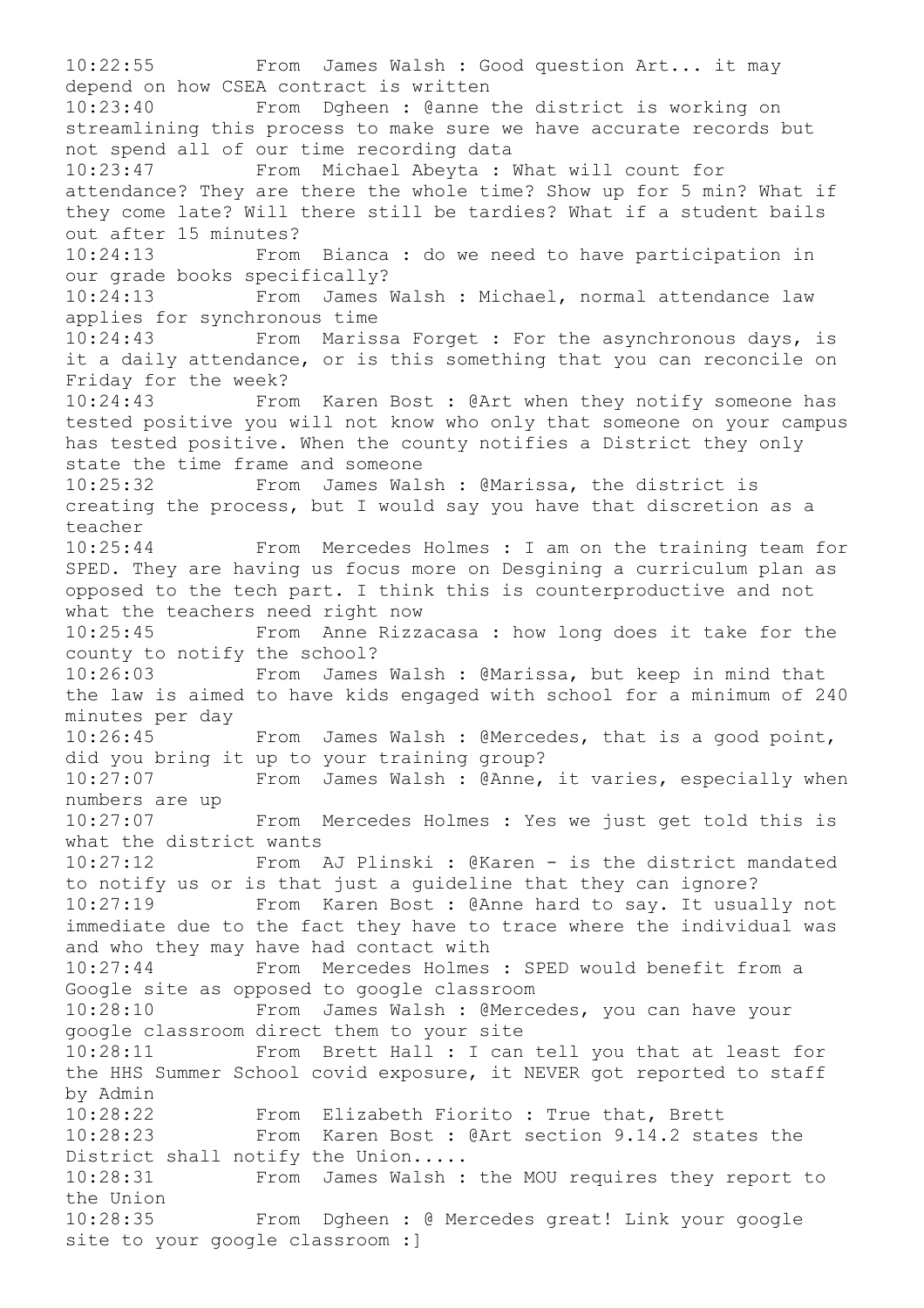10:29:33 From AJ Plinski : @Karen only for a, "direct exposure" - the concern is that what happened during summer school is not repeated. 10:29:46 From Mercedes Holmes : Yes I will connect them 10:29:59 From Anne Rizzacasa : It is essential for a covid outbreak to be communicated quickly especially in our community that is mostly high risk 10:30:47 From Elizabeth Fiorito : How are they doing Home Hospital? 10:31:00 From Lauren Valdez : We cannot require students complete the asynchronous assignment in that "period" slot? 10:31:03 From Karen Bost : @Art it also states should it learn of a Confirmed COVID infection.... 10:32:32 From Brett Hall : as teacher, I think you can put date/time turn in requirements for assignments, whether synchronous or async<br>10:32:33 From James Walsh : @LAUREN YES YES YES... that is exactly what I recommend!! I will have a turn in at end of period or absent policy 10:32:40 From Sarah Leon : will we need to notify admin if we are going to be onsite? 10:32:41 From AJ Plinski : @Karen - thank you 10:32:57 From James Walsh : @Sarah, yes 10:33:04 From Lauren Valdez : @James PERFECT!!! 10:33:04 From James Walsh : the specifics are being worked out 10:34:33 From Anne Rizzacasa : Are gen ed teachers required to attend IEP meetings? How are they going to facilitate because the model of taking teachers from synchronous time won't work. 10:34:53 From James Walsh : @Anne, the aim is to take from async 10:35:00 From Michael Abeyta : @James: If we have something due at the end of the period for asynchronous days, doesn't that defeat the purpose of limiting screen time? Why not just have synchronous every day? 10:35:49 From James Walsh : Michael, you speak my language. I cannot explain the district reasoning on this issue 10:35:55 From Lauren Valdez : Are teachers who do not have rostered students assigned to them going to be pulled for IEPs? or are they going to pull teachers who do have students? 10:36:36 From James Walsh : @Lauren, I would think the gen ed teacher who has the student rostered would be the first choice 10:36:58 From Lauren Valdez : Agreed on that. but it 10:37:25 From Troy Berry : When switching from completely online to like the 25% in class, is this going to have a lead time or several weeks notice? 10:37:35 From James Walsh : @Michael, personally I plan on giving async assignments and then letting everyone know I will be in a meet online for anyone who wants to work together 10:37:50 From Lauren Valdez : but I'm referring to that IEPs that have no Gen Ed students. seems like there are a few of use that are often called on to attend when we don't have the student, for those will they call on teachers without students? 10:37:56 From James Walsh : @Troy, we could not get them to commit to a specific number, but yes 10:38:05 From Lauren Valdez : sorry no Gen Ed teacher\*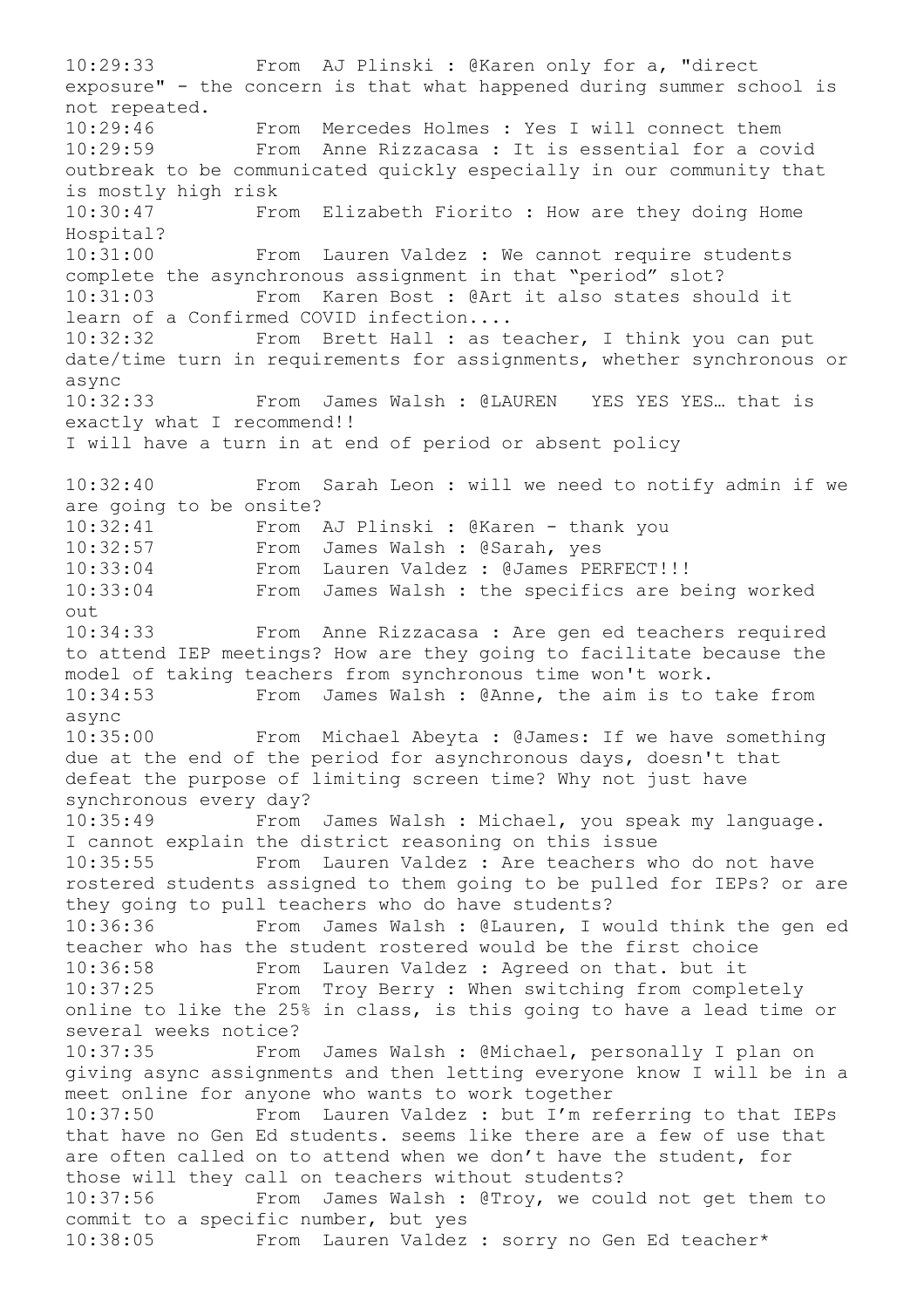10:38:07 From Melissa Smith : @Karen Bost - who confirms a case? 10:38:19 From James Walsh : @Lauren, good idea...like a site coach for instance? 10:38:27 From James Walsh : they would be curricular experts! 10:38:41 From Lauren Valdez : W 10:38:45 From Salsbury : @Lauren it is always the first choice to ask a GenEd teacher who has contact with the student. If a student only has PE & Art we sometimes might like to have a grade level content teacher to share the expectations of a grade level classroom. 10:39:16 From Karen Bost : @Melissa a staff member reports per 9.14 or it could come from the County 10:39:17 From Salsbury : @Lauren that can be a real eyeopener for parents & students. But it would definitely be nice to be able to collaborate on what we are looking for before hand 10:39:33 From Heather Ramsey : So it's 10 days for lesson plans for every single course we teach by 8/31? So that's 40 daily plans for someone with 4 preps. 10:39:55 From Elizabeth Fiorito : When will we get our students info to add them to Google Classroom — so that we can email them well in advance, etc 10:40:07 From James Walsh : @Heather, I would make a skeletal 1 day, and repeat 9 more times 10:40:07 From Melissa Smith : @Karen so confirmation does not have to come from the county? where is that in writing?<br>10:40:50 From Marissa Forget : Will a sub have From Marissa Forget : Will a sub have access to a teacher's google classroom for the synchronous days as needed outside of covid? 10:40:54 From Dgheen : @heather the district has teacher teams already helping to plan out the 1st 6 weeks of many classes. these trainings are next week. but it would be best to do a very generic 1 for all courses. 10:41:01 From James Walsh : @Liz, I already did, I will later add it to aeries 10:41:18 From Michael Abeyta : Is there going to be a Q&A portion during this time or do all questions need to be posted in the chat while listening to whoever is presenting? 10:41:46 From James Walsh : Michael, Q&A at end 10:41:49 From Kristin DeWit : Is 30 minutes long enough for students to go to the schools (assuming we are still providing lunch), get their lunch, eat it, and then come back in time for their class? 10:42:31 From Karen Bost : @Melissa this MOU simply states we will be notified, District will follow guidelines of and lists a number of organizations. HTA will also be able to have a hand in protocols as per 9.22 10:42:38 From Michael Abeyta : @Dgheen: I am on one of those teams but we are more focused on showing what we plan on doing and not necessarily providing lessons that can be used at any point during the year 10:42:51 From Heather Ramsey : @Danelle true but I am a singleton AP and elective teacher so there will not be common 6-week plans for those. 10:43:04 From Linda Olsen : @Kristin. There will be a meal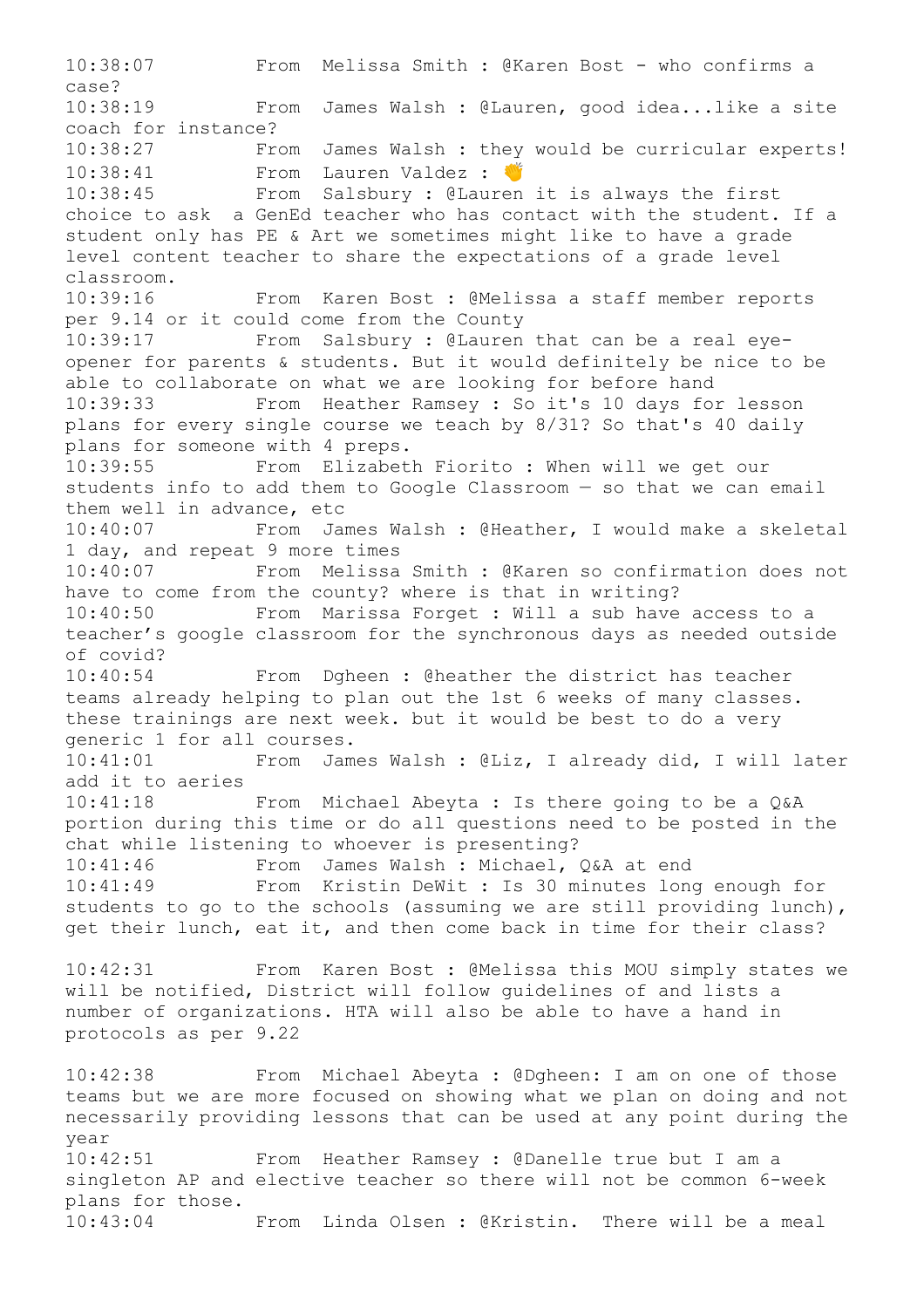distribution on certain days, similar to spring/summer for when we're 100% DL 10:43:43 From James Walsh : @heather, I would do a simple generic plan like you would do for independent study 10:43:54 From Dgheen : @michael and heather I too am on a team but we are planning day to day for our content in case teachers want resources 10:44:17 From Pat Smith : I am concerned about the alternating schedule and teaching AP students. Is there flexibility in the alternating schedule to do more synchronous learning with AP students? I guess my question is do we have the option to do synchronous learning on our asynchronous days? 10:45:13 From Karen Bost : @Pat that was discussed and the district wanted the scheduled 10:45:37 From Karen Bost : @Pat the schedule followed 10:47:10 From Bianca : for attendance: will there still be a robo call that students are missing classes? 10:48:34 From Angela wohlfarth : Will the synchronous class last the entire 40 minutes? 10:48:49 From James Walsh : @Angela, 45 and yes 10:49:22 From Dgheen : @ Angela you as the teacher can do how much you want for your sync time. there is not a min requirement 10:49:49 From Angela wohlfarth : Thank you 10:49:55 From Anne Rizzacasa : 9.17 says that there are more requirements for a lab and most science teachers classrooms are a lab. Are there additional requirements for science rooms specifically? 10:50:01 From James Walsh : @Dgheen and Angela sync time has to be the whole 45 and aync has to be the whole 45 10:50:22 From Jennifer Halstead : are we taking attendence on asyncronous days> 10:51:02 From danielle : Can I just hold my class everyday? 10:51:23 From Angela wohlfarth : On synch days then no outside work should be assigned? I'm just trying to wrap my mind around the 240 minutes/day<br>10:51:33 From Jame From James Walsh : @Jennifer, yes, completion of work 10:51:42 From James Walsh : angela that is a minimum 10:51:49 From James Walsh : you can still assign homework 10:52:00 From Elizabeth Fiorito : So we can go to school some days and work from home some days? 10:52:01 From Angela wohlfarth : Ok, thank you. 10:52:15 From James Walsh : @Elizabeth, yes 10:54:55 From Pat Smith : so we are allowed to still host synchronous learning during the asynchronous day? 10:55:03 From James Walsh : if it is optional pat 10:56:47 From Pat Smith : so just a weird thing. . . in six weeks we will have met more synchronously with one group of students if the first week is all syncrounous 10:56:57 From Janie Washburn : i am going to have a google form for asynchronous days that students fill out to show that they checked into google classroom and i will ask them questions about their assignment. they will have a deadline to do the google form by. 10:57:13 From Bianca : good idea Janie 10:57:13 From seanmathews : I agree with Janie 10:57:26 From Troy Berry : Should we update our syllabi with online guidelines/policies? 10:57:26 From Janie Washburn : pat, it's 12 and 12 actually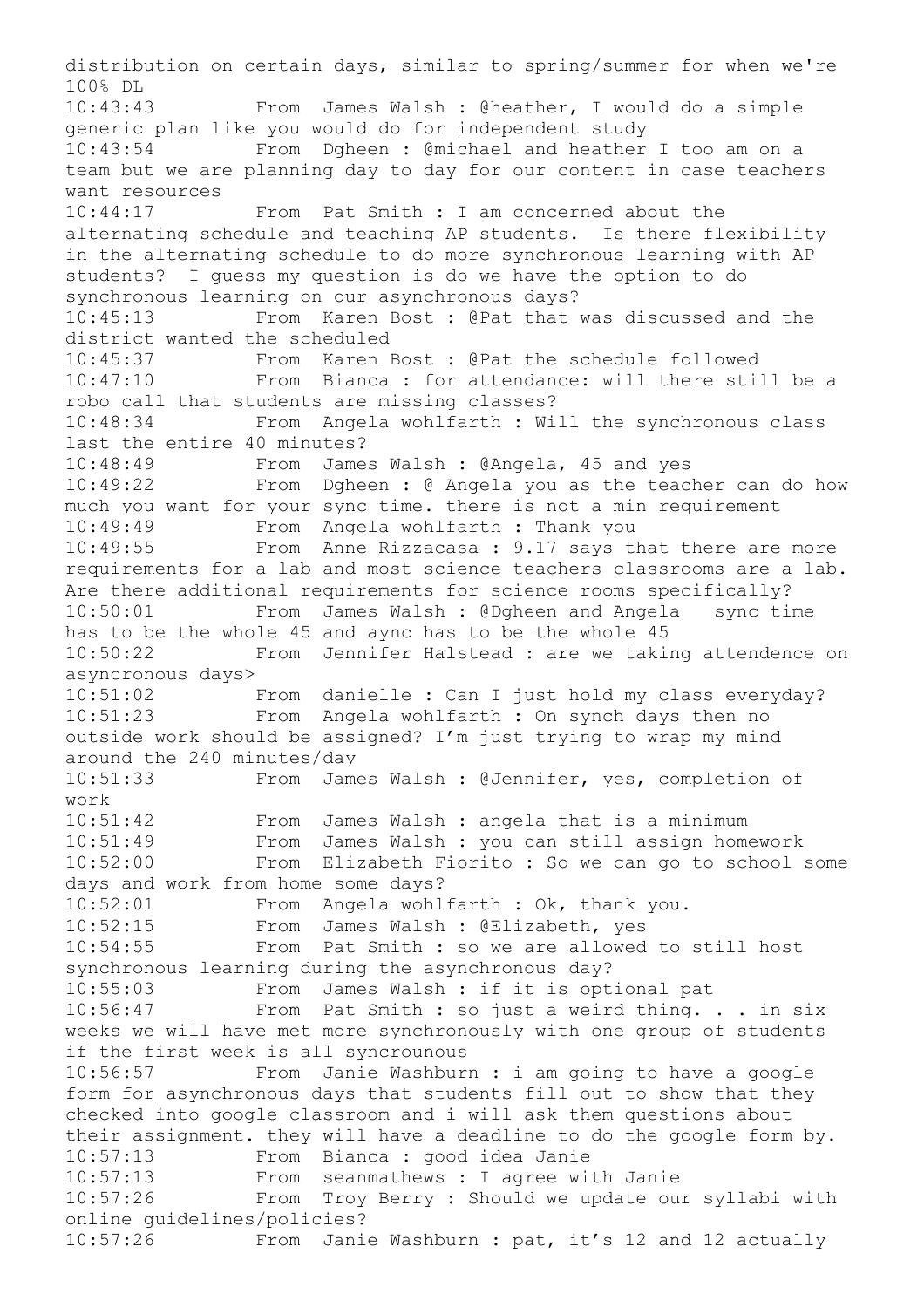because of Labor Day. i counted yesterday 10:57:47 From Pat Smith : ahhhh. . good to know. . .we are still having holidays!!! 10:57:49 From James Walsh : @Janie, as long as the async is given time values that meet the 45 minutes 11:00:20 From Janie Washburn : yes, it basically would be done by the student at the end of their asynchronous period. 11:00:22 From Anne Rizzacasa : Is there a plan for new furniture to aid in social distancing procedures? 11:01:41 From Karen Bost : @Anne the answer is no as it is provided in your classroom. The District wanted everyone on campus we pushed for the option. That being said they are not willing to provide anything additional 11:02:06 From Karen Bost : Not certain if that answered your question 11:02:54 From Anne Rizzacasa : @Karen yes. wish it was a different answer though ;) 11:03:06 From James Walsh : @Anne, us too! 11:03:24 From AJ Plinski : thank you for the great work! 11:03:33 From Karen Bost : I understand. It was important for people to have the option and that was a win. 11:03:40 From Angela wohlfarth : At this time, Google Meet does not offer breakout sessions for small group discussions. May we use Zoom then? 11:03:58 From Courtney Belsher Lepis : So, let me get this straight @James Walsh, when we return after being distanced, we should expect no different classroom furniture to continue physical distancing? 11:04:01 From James Walsh : @Angela, I wish!!!!<br>11:04:12 From Isabel Diaz : clarify sick leave From Isabel Diaz : clarify sick leave and subs, please 11:04:16 From Elodia : @Angela Google Meet added that feature 11:04:24 From Rina : Is it guaranteed that the first 6 weeks are online? Or could that change? 11:04:25 From James Walsh : @Courtney, correct 11:04:27 From gregory sprenkle : Thank all of your for fighting for us. It looks like this has been a ton of work! Wow! 11:04:47 From James Walsh : @Courtney, except those that would receive the "plexiglass" dividers 11:04:58 From Angela wohlfarth : @Elodia, is it live now? I thought I wouldn't be active until the end of Sept? 11:05:04 From Karen Bost : @Rina it will determine if we are off the watch list 11:05:05 From Jamie Killebrew : I might have missed this, but if we are in our classroom by ourselves do we have to wear a mask?

11:05:17 From Janie Washburn : no Jamie

11:05:48 From S Arthofer : In the April emergency MOU, language was included as, "Report verifiable inappropriate online student behavior to your site administrator. You will be held harmless by inappropriate student behaviors." Why was there no lanuguage similar to this placed into the proposed MOU?" And, what type of liability is placed on teachers if we miss an inappropriate student or family member behavior during synchronous time? 11:06:03 From Courtney Belsher Lepis : @James Walsh - is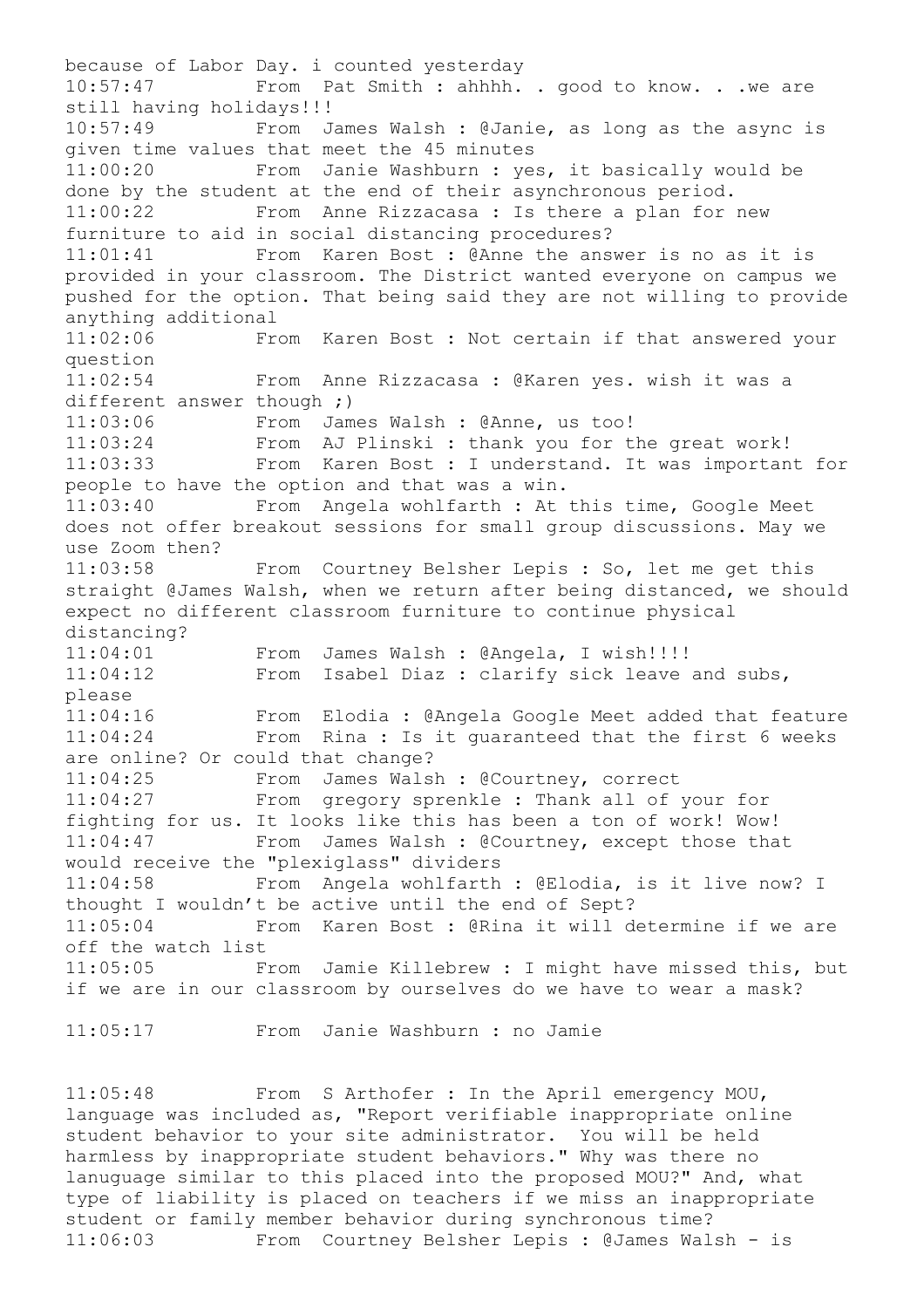11:06:32 From Michael Abeyta : @Arthofer - Great point! 11:06:36 From James Walsh : I would ask principal before return 11:07:15 From Heather Ramsey : @Susan yes!! 11:07:55 From Elodia : @Angela it's my understanding that it's ready to go now 11:08:13 From Angela wohlfarth : Thank you 11:08:17 From James Walsh : elodia, it wasn't yesterday 11:08:19 From Courtney Belsher Lepis : @Artofer - I agree good point! 11:08:28 From James Walsh : I was told November maybe 11:08:52 From Bianca : when will the schedule for next week come out? 11:08:57 From seanmathews : Any discussion of chemical splash proof goggles? We currently have 1 set per class which are sanitized with a UV light. Wouldn't it be better for each student to have his/her own? 11:09:55 From Lauren Valdez : Can we require cameras to be on? Or require them to be off? Is this something we can dictate? 11:10:24 From Dgheen : @lauren it is your choice as the teacher of record :] 11:11:29 From Elodia : James I didn't realize it was a workaround, sorry! I just received an email saying it was available now... 11:12:03 From Linda Olsen : @Sean. Maybe pose question of supplies options to the Science Academic coaches to see if there are extra funds available to eliminate shared supplies 11:12:22 From Frank : If we assign various Google Meets to do groups, is it ok if we are not monitoring students while with a different "Group"? Seems like leaving students alone in the classroom. 11:12:58 From Janie Washburn : if they are on a school chrome book i believe it works. 11:13:30 From Liwanag Ferre : Can we adjust the synchronous/asynchronous days by subject esp. for my freshmen who needs more clarification on the start of the week? 11:14:12 From Robert Koerner : My students in Multimedia can't use Adobe Suite on Chromebooks. If the District can't provide Window based computers for my students, how much can the District request that I change my Articulated course in order to adapt to just Chromebooks? 11:14:30 From Janie Washburn : if you have a student not showing up in goguardian then privately email them that they need to be logged in for attendance 11:14:47 From Courtney Belsher Lepis : I think using it for attendance is a great way to nail two birds 11:14:49 From Courtney Belsher Lepis : With one stone 11:15:39 From Karen Bost : @Robert work with Jason on that if yours is a course specific issue 11:15:46 From Skyla Stuck : @mary what is it called?? 11:16:17 From Malaka Mallery : Google forms requires you to log into student email if you set the form as protected for an assignment 11:16:38 From Dgheen : @Liwanag we need to follow the current schedule but you have a "group time everyday you can invite studetns

there a way to find out who will get the plexiglass?